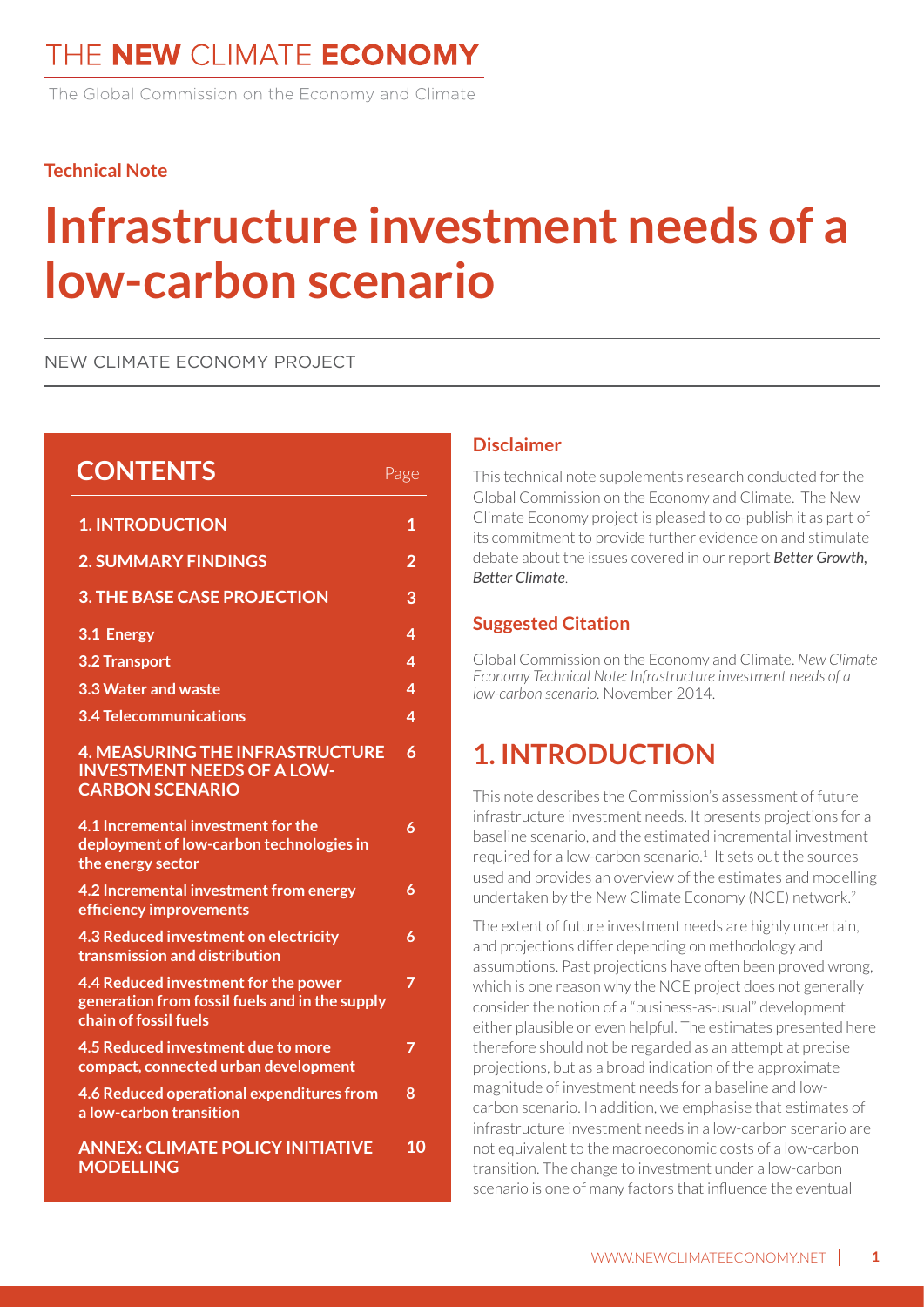<span id="page-1-0"></span>impact on GDP and other indicators of economic performance or welfare impacts.

We use a broad definition of infrastructure encompassing a range of the basic physical structures and facilities (e.g. buildings, roads, power plants) needed for the operation of a society.<sup>3</sup> The estimates include energy end-use sectors, such as buildings, industry and transport, which are sometimes not considered in global infrastructure estimates. While the intended coverage is broad, lack of data sets some limits. In particular, there are gaps in projections for investment in the construction of buildings, in industrial facilities and irrigation infrastructure.<sup>4</sup> Investments in climate adaptation are also not considered here.

The two principal sources for the estimates are work by the Organisation for Economic Co-operation and Development (OECD) (for roads, railways, airports, ports, telecommunications and water/waste) and the International Energy Agency (IEA) (for power generation, electricity networks, and energy end-use investment for buildings, industry and transport). Where sectors are comparable, our estimates are in line with the estimates presented by the Intergovernmental Panel on Climate Change (IPCC) in the *Fifth Assessment Report* (which also draws on data from the IEA).

We complement these estimates with analysis by the Climate Policy Initiative (CPI), one of the NCE partner organisations (for investment in upstream fossil fuel extraction and transport and operating expenses). CPI conducted its own modelling to highlight the cost differentials between a baseline and low-carbon scenario, including estimates for investment in the supply chain of fossil fuels, on operating expenditures for low-carbon and fossil fuel-based technologies, and the financial costs of stranded assets<sup>5</sup> (see Annex for a description). CPI's modelling covers two specific elements: the investment needs impact of a switch from fossil fuels to renewable, and the reduction of oil use in the transport sector.

We present results for the time period 2015–2030. To ensure consistency, all estimates are shown in trillion US\$ and were converted to the same base year (2010) by applying the world average consumption price index from the International Monetary Fund (IMF).

# **2. SUMMARY FINDINGS**

Two key findings arise from our work on infrastructure:

- 1. There are large infrastructure investment needs over the next 15 years, totalling approximately US\$90 trillion between 2015 and 2030. Developed countries have ageing infrastructure that needs to be replaced and developing countries will continue to invest in rapidly expanding their infrastructure, all in the context of a growing global population and increasing urbanisation.
- 2. The estimates outlined in this note suggest that a low-carbon pathway has incremental infrastructure investment requirements of US\$4 trillion between 2015 and 2030, an increase of less than 5% on baseline levels. Other studies have suggested estimates that are even lower.<sup>6</sup>

Figure 1 sets out the summary of our analysis which is outlined in further detail on the following page.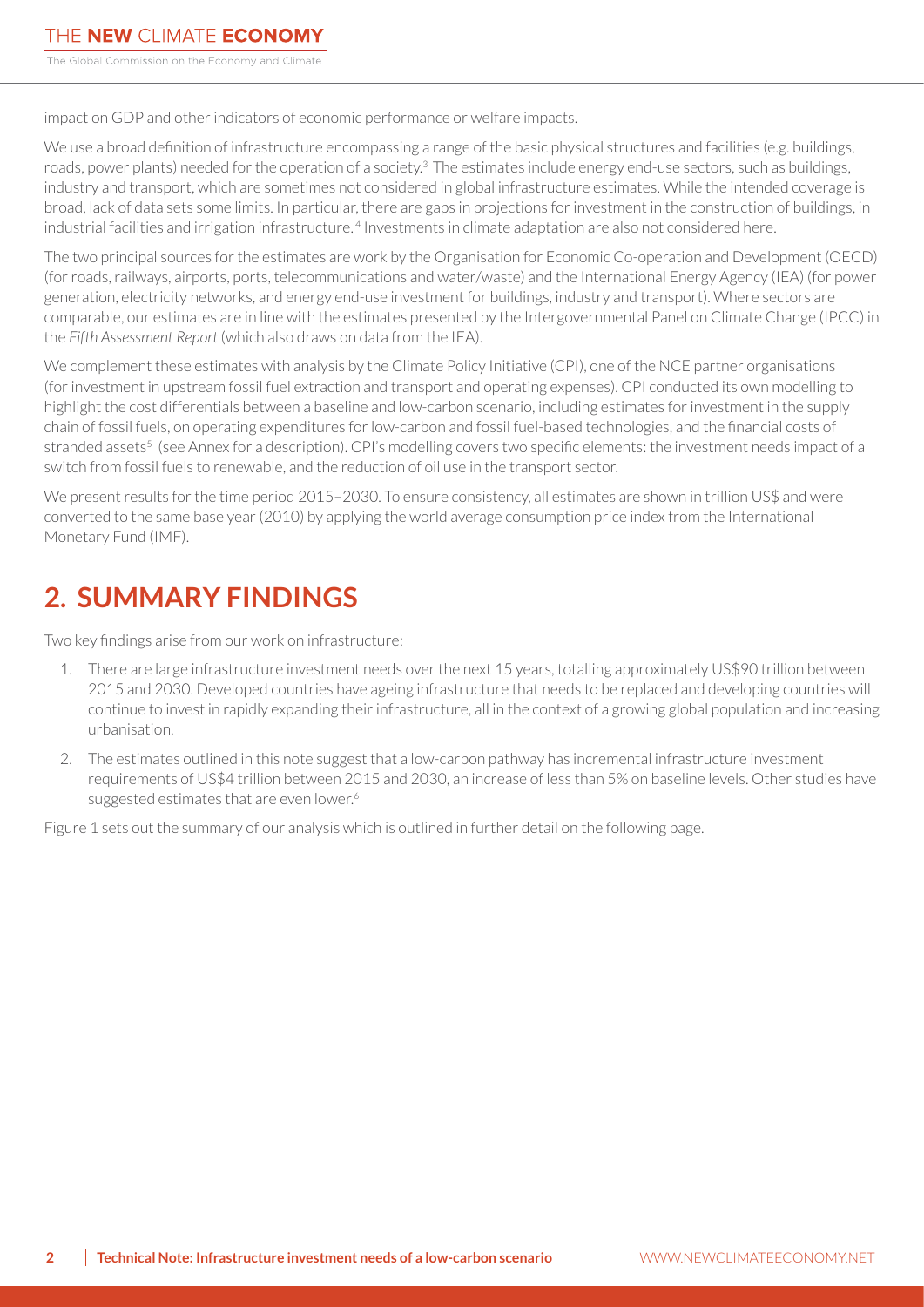### **INFRASTRUCTURE CAPITAL SPEND IS 1% LOWER IN A LOW-CARBON SCENARIO**

### <span id="page-2-0"></span>**GLOBAL INVESTMENT REQUIREMENTS, 2015 TO 2030, US\$ TRILLION, CONSTANT 2010 DOLLARS**

Indicative figures only High rates of uncertainty



*1 Net electricity transmission and distribution costs are decreased due to higher energy efficiency lowering overall energy demand compared with the*  base case. This efficiency effect outweighs the increased investment for renewables integration. Source: Climate Policy Institute and New Climate *Economy analysis based on data from IEA, 2012, and OECD, 2006, 2012.7*

The low-carbon scenario sees increases in energy efficiency and low-carbon power generation. These increases could be partially offset by savings in several other components including reduced investment in fossil-fuel power plants and savings along the supply chain (from exploration to transport) of fossil fuels due to the reduced demand for fossil fuels. There is also reduced investment in electricity transmission and distribution, as the savings from reduced demand through greater energy efficiency outweigh the incremental investment in the electricity grid required to make use of renewable energy sources. Finally, the development of more compact and connected cities has the potential to reduce overall infrastructure requirements for roads, telecommunications, water and waste treatment through more efficient infrastructure delivery.

The above results cover capital expenditure (capex), i.e. the expenditure involved in the creation or refurbishment of infrastructure. They do not reflect operating expenditure (opex), i.e. the spending required to ensure their day-to-day functioning and operation. Our estimates suggest opex in the low-carbon scenario would be US\$5.1 trillion lower over the period 2015–2030, primarily from savings on fuel expenditure. For comparison, the incremental investment requirements in the low-carbon scenario are US\$4.1 trillion over the same period (or US\$273 billion per year on average).<sup>8</sup> The opex savings estimates therefore are larger than the increase in capex, although the timing is different, with investments required earlier in the period.

# **3. THE BASE CASE PROJECTION**

The base case estimates draw on the following scenarios:

For estimates derived from the IEA, the base case follows estimates from the "current policy" scenario from the IEA's *World Energy Outlook 2013*, and the "six degrees" scenario (6DS) from the IEA's *Energy Technology Perspectives 2012*. 9 These are based on the continuation of current trends, including that only policies already implemented continue into the future and no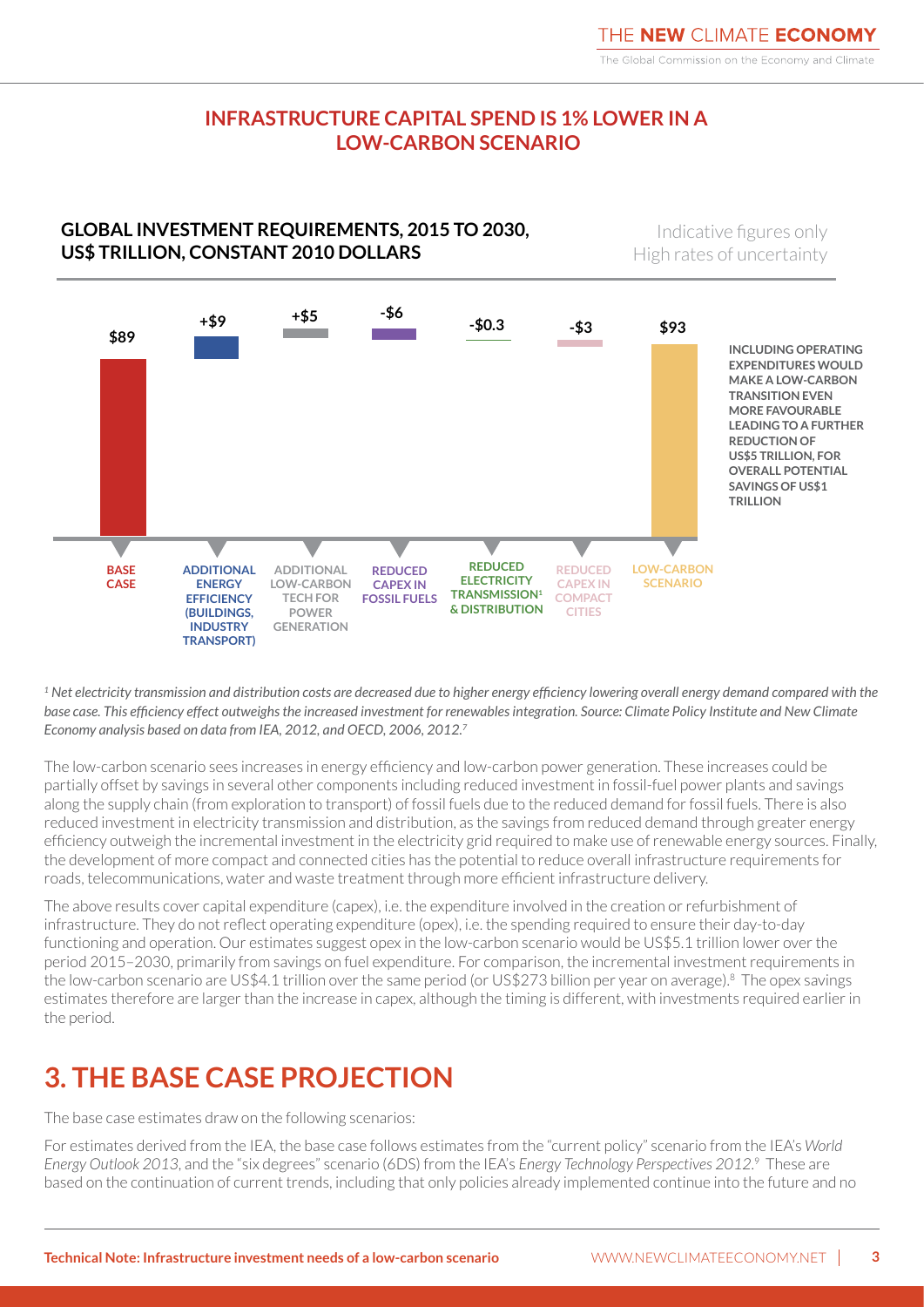<span id="page-3-0"></span>new policy action is introduced to address climate change and energy security concerns. In climate terms, these scenarios are broadly consistent with one another and in line with a long-term temperature increase of 6°C.10

The estimates used from the OECD are based on an evaluation of historic infrastructure expenditures and do not take climate action into consideration. They thus follow similar principles to the IEA's "current policies/6DS" scenarios, insofar as continuation of historic trends in expenditures are a reasonable proxy for no new climate policy.

We explain the sector estimates further below.

### **3.1 ENERGY**

Estimates of the energy sector include investment needs for power generation, electricity transmission and distribution (T&D), the fossil fuel supply chain, as well as energy infrastructure in energy end-use sectors such as buildings, industry and transport.

Investment needs for power generation include fossil-fuel power plants and power generation from renewable energies (i.e. solar, wind, geothermal, bioenergy and hydropower), nuclear energy, and biofuels for transportation. Carbon capture and storage (CCS) is included as a low-carbon technology. Base case estimates for power generation and electricity T&D are from the IEA's "6DS" scenario.

The supply chain of fossil fuels includes investment needs for upstream extraction and exploration and transport of fossil fuels. Estimates for oil include upstream, refining and transport investment; for gas upstream, T&D and liquefied natural gas (LNG) investment. For coal, only mining investment is included. Estimates for investment in upstream and transport of fossil fuels come from CPI's own modelling consistent with the "current policies/6DS" scenario of the IEA (as described above).

Energy infrastructure investment in sectors such as buildings, industry and transport includes investment related to energy use in these energy consumption sectors. In the case of buildings, as an example, this covers investment in ventilation and airconditioning (HVAC) systems or light bulbs. In transport, investments cover power trains of fossil-fuel light-duty vehicles and low-carbon light-duty vehicles, as well as full costs of planes, ships and rail. Estimates are derived from the IEA "6DS" scenario.

#### **3.2 TRANSPORT**

The transport infrastructure estimates include road, rail, airports and ports. Estimates for road infrastructure were taken from OECD (2006), *Infrastructure to 2030*, whereas for rail, airports and ports estimates come from OECD (2012), *Strategic Transport*  Infrastructure Needs to 2030.<sup>11</sup> These are the most recent publications for which estimates in the respective categories are available.

Road and rail infrastructure includes investment in new construction as well as maintenance costs. Infrastructure requirements for airports and ports follow a projected doubling in air passenger traffic, a tripling of air freight and a quadrupling of port handling of maritime containers worldwide by 2030.

#### **3.3 WATER AND WASTE**

Water and waste infrastructure estimates are taken from OECD (2006), Infrastructure to 2030. Although these estimates are dated, they are the most comprehensive estimates available.

The scope of these estimates is principally urban water services and to a lesser extent rural water services. Four major urban water systems are included, namely wastewater systems, water supply networks, water abstraction for human needs and for agricultural use.<sup>12</sup>

The estimates are based on government actual and budgeted infrastructure spending levels across most OECD countries, BRIC countries (Brazil, Russia, India and China) and a few other developing countries, and are extrapolated out to future years by the OECD.

### **3.4 TELECOMMUNICATIONS**

Telecommunications infrastructure estimates are taken from OECD, 2006, Infrastructure to 2030. They cover only OECD countries, Brazil, China and India.

The scope includes fixed-line telephony and data, mobile telephony and data – including alternative wireless technologies beyond cellular mobile – and broadband mobile communications, especially wireless broadband.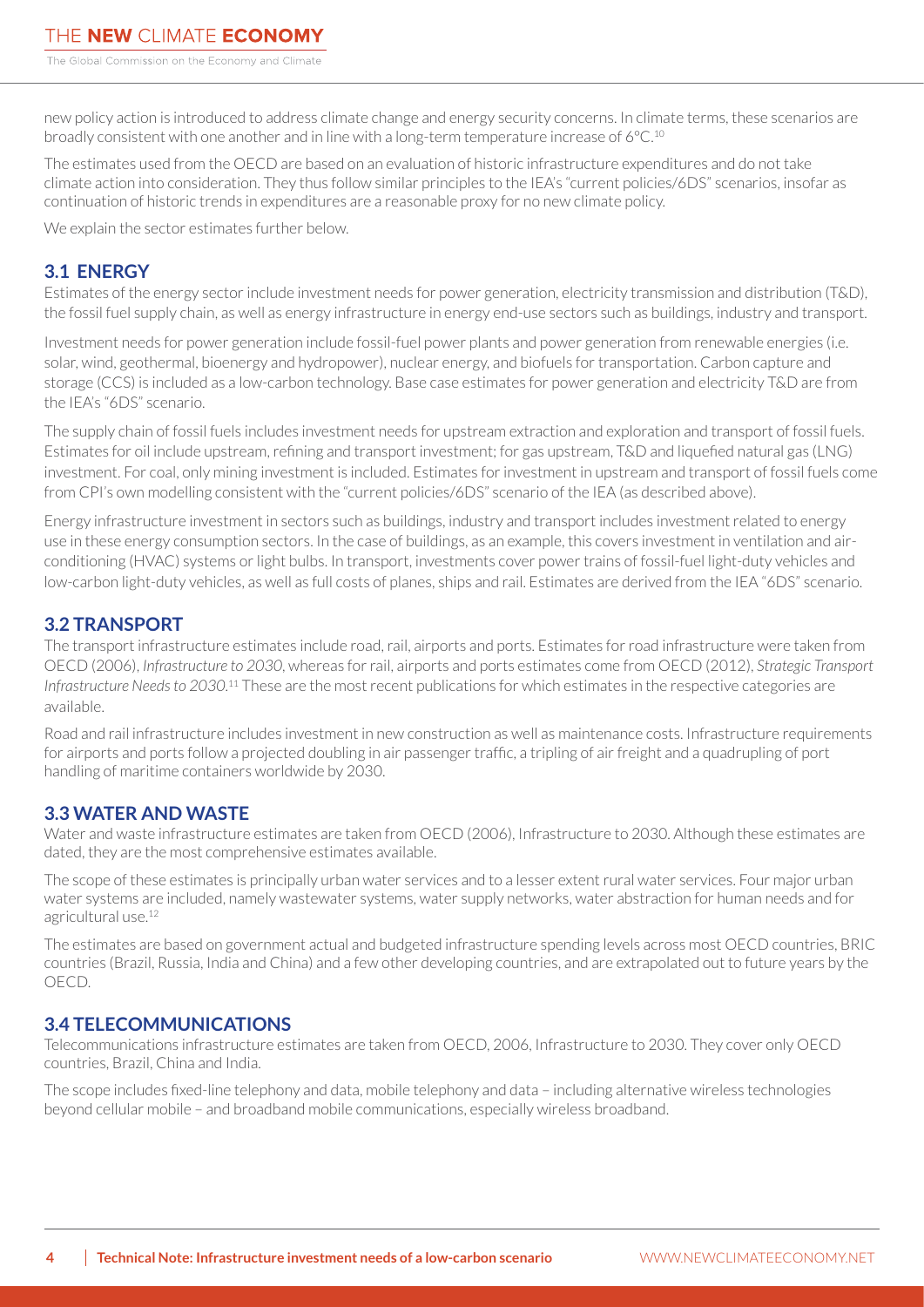The Global Commission on the Economy and Climate

#### Table 1

### **Summary table for infrastructure investment needs – base case projections**

| Type of<br>investment<br>(as shown on<br>chart)         | Sub-type of<br>investment              | <b>Estimate for</b><br>2015-2030<br>(trillion US\$<br>2010)                      | Notes: what is included and rationale for source<br>used                                                                                                                                                                                                                                                                                                              | <b>Source</b>                                                       |
|---------------------------------------------------------|----------------------------------------|----------------------------------------------------------------------------------|-----------------------------------------------------------------------------------------------------------------------------------------------------------------------------------------------------------------------------------------------------------------------------------------------------------------------------------------------------------------------|---------------------------------------------------------------------|
| <b>Transport</b>                                        | Road                                   | 6.2                                                                              | Investment in all countries for roads - new construction and<br>maintenance.<br>We have used the most up-to-date publications possible,<br>but where estimates did not include a sector, we have used<br>previous publications, e.g. OECD (2012), Strategic Transport<br>Infrastructure Needs to 2030, does not cover road investment<br>so we have used OECD (2006). | OECD, 2006.<br>Infrastructure to 2030.                              |
| <b>Transport</b>                                        | Rail, airports,<br>ports               | 7.47<br>(Rail: 4.69,<br>Airports: 2.08,<br>Ports: 0.7)                           | New construction as well as maintenance for rail.<br>Infrastructure requirements for airports and ports follow<br>projected demand increases for these types of transport.                                                                                                                                                                                            | OECD, 2012. Strategic<br>Transport Infrastructure<br>Needs to 2030. |
| <b>Water and</b><br>waste                               | Water and<br>waste                     | 21.34                                                                            | Urban water services and to a lesser extent rural water<br>services.<br>These estimates are based on government actual and<br>budgeted infrastructure spending levels across most OECD<br>countries, BRIC countries and a few other developing<br>countries, and are extrapolated out to future years by the<br>OECD.                                                 | OECD, 2006.<br>Infrastructure to 2030.                              |
| <b>Energy</b>                                           | Power<br>generation                    | 5.78<br>(Fossil fuels: 2.98,<br>Nuclear: 0.62,<br>Renewables: 2.16,<br>CCS: 0.02 | Fossil-fuel power plants (oil, gas, coal-fuelled), renewables,<br>nuclear, CCS and biofuels.                                                                                                                                                                                                                                                                          | IEA, 2012. Energy<br>Technology Perspectives<br>2012.               |
| <b>Energy</b>                                           | Electricity<br>T&D                     | 4.32                                                                             | Electricity T&D.                                                                                                                                                                                                                                                                                                                                                      | IEA, 2012. Energy<br>Technology Perspectives<br>2012.               |
| <b>Energy</b>                                           | Oil and gas                            | 11.55<br>(Oil: 7.14, Gas:<br>4.41)                                               | Oil includes upstream, refining and transport investment.<br>Gas includes upstream, transmission and distribution, and<br>LNG investment.                                                                                                                                                                                                                             | CPI based on its<br>methodology (see<br>Annex for more<br>details). |
| <b>Energy</b>                                           | Coal                                   | 0.97                                                                             | Investment in coal mining.                                                                                                                                                                                                                                                                                                                                            | CPI based on its own<br>methodology (see<br>Annex for details).     |
| <b>Energy</b>                                           | Transport<br>engines $-$<br>Energy use | 14.06                                                                            | Power trains for fossil-fuel light-duty vehicles, low-carbon<br>light-duty vehicles, as well as full vehicle costs of planes, ships<br>and rail.                                                                                                                                                                                                                      | IEA, 2012. Energy<br><b>Technology Perspectives</b><br>2012.        |
| <b>Energy</b>                                           | Buildings -<br>Energy use              | 5.83                                                                             | Investments related to energy use in buildings, e.g. ventilation<br>and air-conditioning (HVAC) systems.                                                                                                                                                                                                                                                              | IEA, 2012. Energy<br><b>Technology Perspectives</b><br>2012.        |
| <b>Energy</b>                                           | $Industry -$<br>Energy use             | 3.95                                                                             | Investments related to energy use in the top five most<br>energy-intensive sectors: Chemicals and petrochemicals, Iron<br>and steel, Pulp and paper, Cement, and Aluminium.                                                                                                                                                                                           | IEA, 2012. Energy<br><b>Technology Perspectives</b><br>2012.        |
| <b>Telecoms</b>                                         |                                        | 7.14                                                                             | Fixed-line telephony and data, mobile telephony and data -<br>including alternative wireless technologies beyond cellular<br>mobile - and broadband mobile communications, especially<br>wireless broadband.<br>Covers OECD countries plus Brazil, China and India, and<br>therefore underestimates global investment requirements.                                   |                                                                     |
| <b>Total</b><br><b>Base-Case</b><br><b>Requirements</b> |                                        | 88.61                                                                            |                                                                                                                                                                                                                                                                                                                                                                       | <b>OECD, 2006 and</b><br>2012; IEA, 2012; CPI<br>own analysis.      |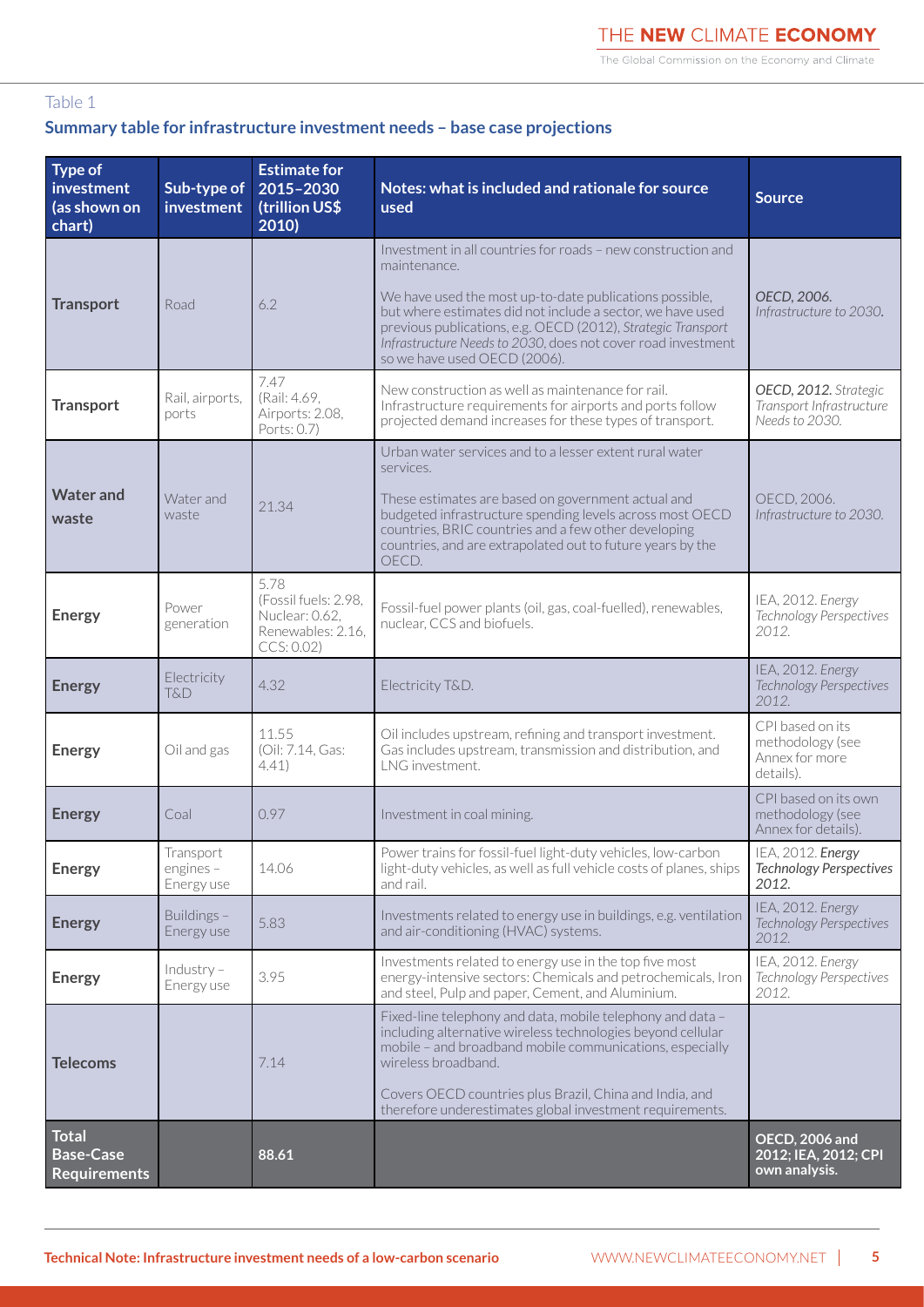# <span id="page-5-0"></span>**4. MEASURING THE INFRASTRUCTURE INVESTMENT NEEDS OF A LOW-CARBON SCENARIO**

NCE has used existing estimates to determine the investment needs associated with a low-carbon transition, focusing on the primary actions outlined in the Commission's report. These investment needs are typically based on the IEA's "2DS/450 ppm" scenario,<sup>13</sup> which corresponds to a 80% chance of limiting average global temperature increases to 2°C.<sup>14</sup> NCE used where possible the same sources for estimates in the base case and low-carbon scenario. For example, IEA's *Energy Technology Perspectives 2012* is used for both the baseline and low-carbon estimates. There are, however, categories for which we only have base case data without any corresponding low-carbon scenarios. Here, low-carbon estimates are based on NCE's own analysis versus an aggregate baseline which draws on OECD and IEA estimates.

The estimates of investment needs in a low-carbon scenario include:

- Incremental US\$4.7 trillion investment for the deployment of low-carbon technologies in the energy sector
- Incremental US\$8.8 trillion investment from energy efficiency improvements
- A reduction of US\$0.3 trillion of investment in electricity transmission and distribution
- Reduced investment of US\$2 trillion for power generation from fossil fuels and of US\$3.7 trillion in the supply chain of fossil fuels
- Reduced investment of US\$3 trillion due to more compact, connected urban development
- Reduced operating expenditure associated with a low-carbon transition

Details of the estimates for main cost/savings components are provided below.

### **4.1 INCREMENTAL INVESTMENT FOR THE DEPLOYMENT OF LOW-CARBON TECHNOLOGIES IN THE ENERGY SECTOR**

In the "6DS" scenario of the IEA'S *Energy Technology Perspectives 2012* the share of renewable energy increases from 19% to 24% from 2009 to 2050 and no CCS is deployed. In contrast, the "2DS" scenario sees the share of renewables reaching 57% of the world's electricity mix while fossil-fuel power plants equipped with CCS contribute 14%. The associated incremental capital expenditure to reach this deployment of low-carbon technologies in the 2°C scenario amounts to US\$4.7 trillion in the period 2015–2030. Low-carbon technologies include renewables (+ biofuels), nuclear energy and CCS. 15

#### **4.2 INCREMENTAL INVESTMENT FROM ENERGY EFFICIENCY IMPROVEMENTS**

Total primary energy supply in the "6DS" scenario of the IEA's Energy Technology Perspectives 2012 will increase by 85% up until 2050 as a result of energy demand increases. Due to improved energy efficiency, this increase can be kept to 35% in the "2DS" scenario. Incremental investment accrues in the energy consumption sectors, such as buildings, industry and transport, where energy efficiency improvements can be realised. In the buildings and industry sectors these incremental investments amount to US\$4.73 trillion and US\$0.61 trillion respectively. The incremental capital expenditure in the transport sector, mainly by improving the energy efficiency of transport engines, amounts to US\$3.46 trillion.<sup>16</sup>

Overall, incremental investment for energy efficiency improvements are in the order of US\$8.8 trillion from 2015 to 2030.

## **4.3 REDUCED INVESTMENT ON ELECTRICITY TRANSMISSION AND DISTRIBUTION**

Deployment of low-carbon technologies as well as energy efficiency improvements make different investment demands on electricity transmission and distribution. The integration of intermittent renewable energy sources into the electricity grid leads to incremental investment needs in assets such as smart grids or electricity storage. Energy efficiency improvements as mentioned above lead to reduced capacity additions compared with the base case and related lower investment amounts required to extend transmission and distribution networks. The IEA in their "2DS" scenario projects that the savings from energy efficiency will outweigh the incremental investment in the electricity grid needed to integrate intermittent renewable energy sources in the period 2015–2030. Reduced investment amounts to US\$0.3 trillion.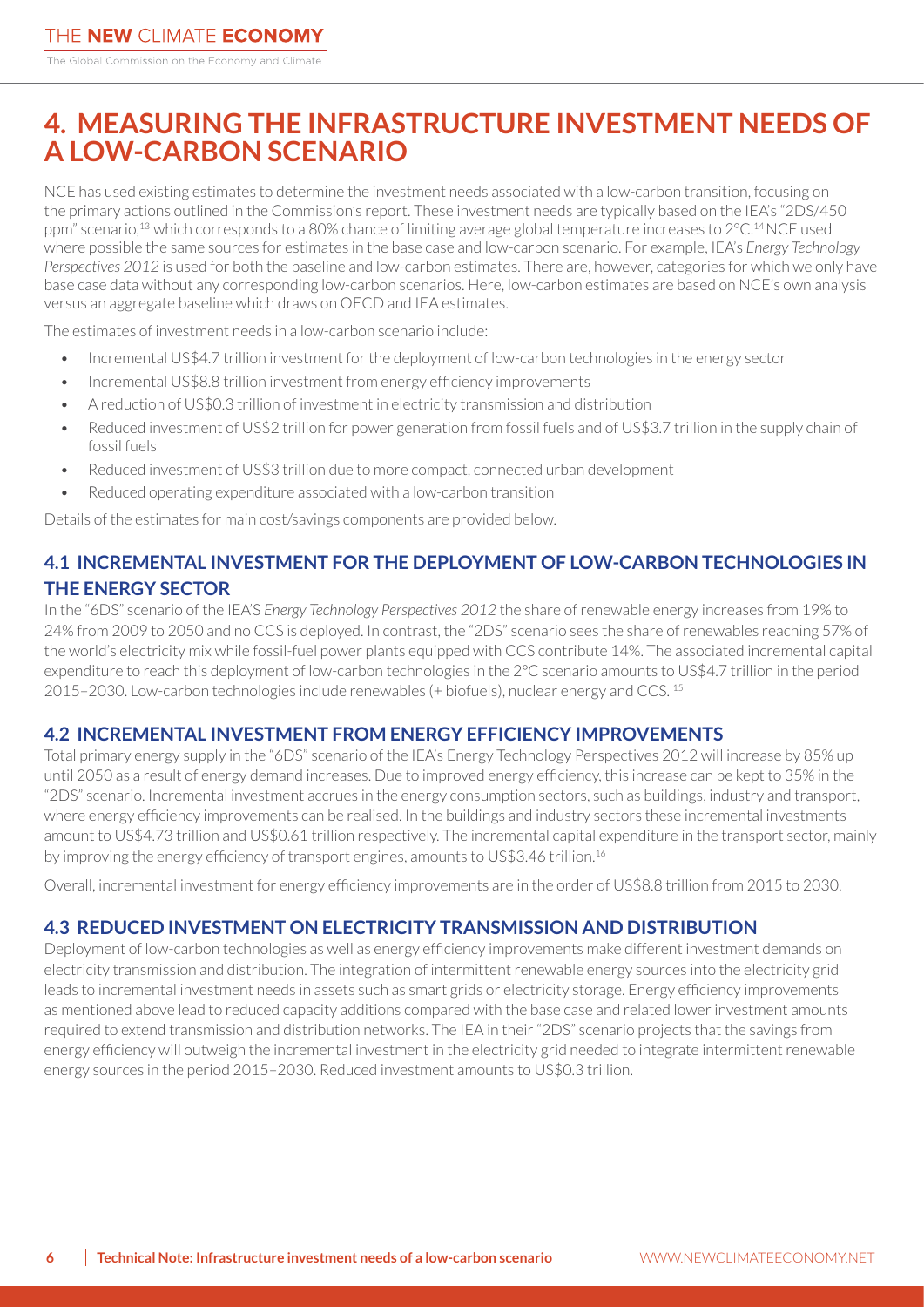### <span id="page-6-0"></span>**4.4 REDUCED INVESTMENT FOR POWER GENERATION FROM FOSSIL FUELS AND IN THE SUPPLY CHAIN OF FOSSIL FUELS**

The reduced share of fossil fuel power generation in the energy mix in the IEA's "2DS" scenario leads to lower infrastructure investment needs in fossil-fuel power plants. These reduced investments amount to US\$2.0 trillion from 2015 to 2030.

Based on CPI's modelling, lower investment needs in the supply chain of fossil fuels are a result of a low-carbon scenario as well. CPI estimates the demand for oil, natural gas and coal to be roughly 12%, 9% and 14% lower, respectively, in a low-carbon scenario by 2030, compared with the baseline scenario. In addition, demand for electricity is 26% lower by 2030 compared with the base case. The related lower investment required in the supply chain for fossil fuels amounts to US\$3.7 trillion. Estimates are from CPI and are based on the IEA's *World Energy Outlook 2013* "450ppm" scenario.

Overall, reduced investment needs in fossil-fuel power plants and in the supply chain of fossil fuels add up to US\$5.7 trillion in the period 2015–2030.

### **4.5 REDUCED INVESTMENT DUE TO MORE COMPACT, CONNECTED URBAN DEVELOPMENT**

One of the NCE's key findings is the important role that more compact, connected cities could play in reducing the overall infrastructure requirement in urban areas. No robust estimates exist of the impact of compact urban form on investment costs and its consistency with a 2°C pathway. NCE used a simple methodology to develop an order of magnitude estimate of the infrastructure investment requirements when cities follow a more compact model.

First, baseline estimates for telecommunications, buildings, water and waste, as well as road investment were taken as the basis for a global infrastructure baseline incorporating the sectors likely to be most significantly impacted by more compact urban development. For a conservative estimate, energy, industry, airports, ports and rail were not included, and transport engines were excluded to avoid double-counting.

We then assume that roughly two-thirds of the investment requirement in these sectors will be in urban areas. For comparison, work by Oxford Economics for the Commission suggests that approximately two-thirds of global economic growth to 2030 will be in cities with populations greater than 500,000. If small urban areas are included the number is closer to 90%.17 Given these numbers, attribution of two-thirds of investment in the relevant infrastructure categories may be an underestimate.

This share is applied to telecommunications, buildings<sup>18</sup> and road investment. The full water and waste estimate from the OECD is included in the baseline, as their estimate refers primarily to investment in urban areas.<sup>19</sup>

We then assume that 10% of these infrastructure investment costs can be saved from a more compact urban model. For comparison, existing evidence of the impact of compact cities on infrastructure requirements suggests that capital expenditure across major sectors can be reduced by up to one-third versus more dispersed development. For example:

- The Delaware Valley Regional Planning Commission estimated the infrastructure costs of five alternative development scenarios for the Philadelphia region. They found that roads, schools and utilities would cost US\$25,000 per household for the most compact scenario which emphasised urban infill, compared with US\$45,000 for the most sprawled scenario.20
- Burchell and Mukherji (2003) found that sprawl increases local road lane-miles by 10%, annual public service costs by about 10%, and housing costs by about 8%.21
- More compact development could save Calgary, Canada about a third in capital costs for roads, transit services, water and wastewater, emergency response, recreation services and schools.<sup>22</sup>
- Analysis of options for accommodating an additional 1.25 million residents and 800,000 jobs in Central Texas found that infrastructure costs would be US\$3.2 billion (US\$2,560 per capita) under a scenario that concentrates development in existing urban areas, compared with US\$10.7 billion (US\$8,560 per capita) if current lower-density development trends continue.23
- There is a dearth of estimates of infrastructure investment savings from more compact, connected urban development outside the US and Canada. However, recent World Bank research from China indicates significant savings. This research indicates that China could save up to US\$1.4 trillion in infrastructure spending up to 2030 if it pursued a more compact, transit-oriented urban model – equivalent to around 15% of China's GDP in 2013.24

Applying this reduction to all new urban development between 2015 and 2030 would reduce investment requirements by US\$3.4 trillion. While this scenario is ambitious, the estimate is tempered by the use of a conservative savings assumption (i.e.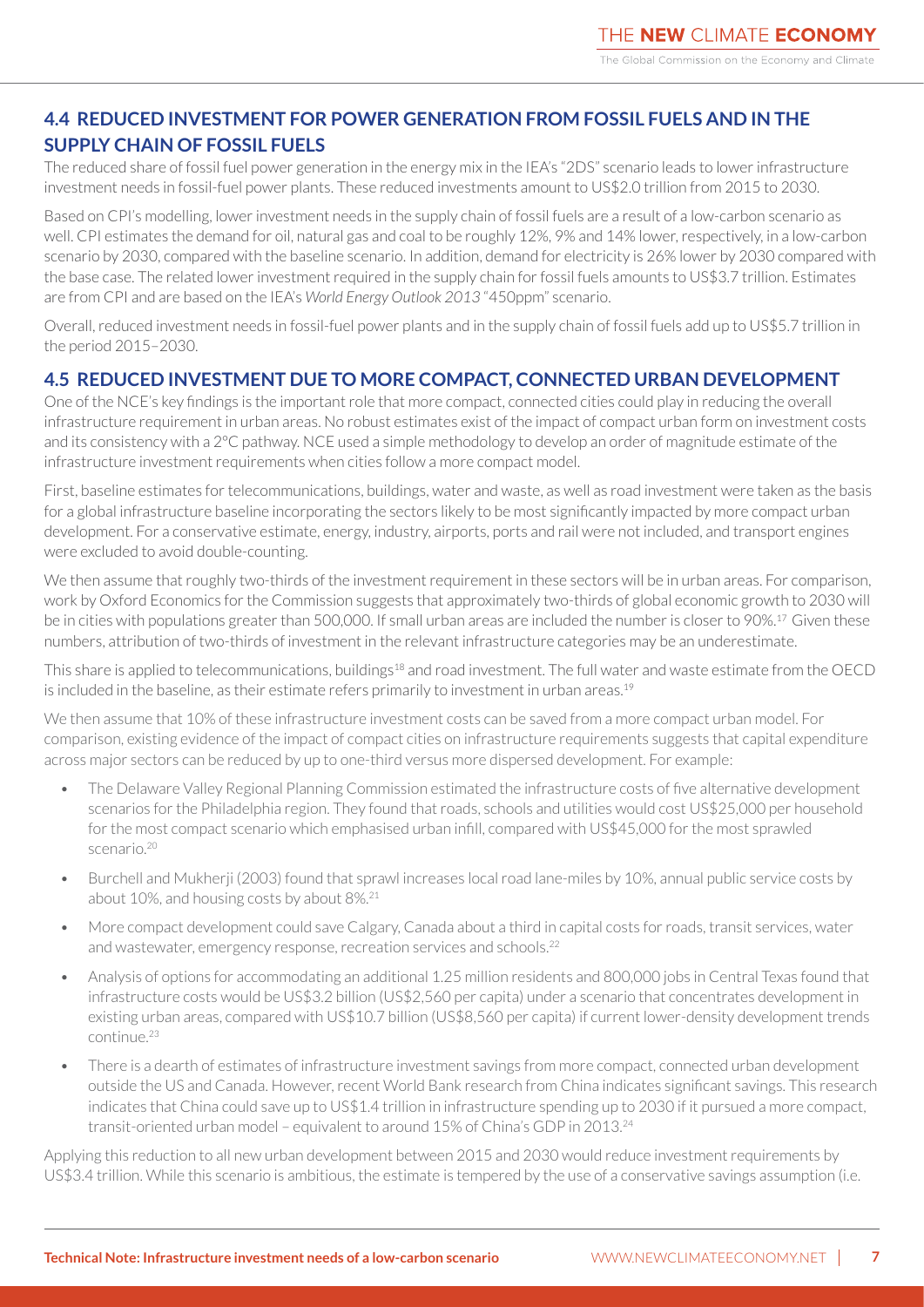<span id="page-7-0"></span>The Global Commission on the Economy and Climate

some urban development is likely to be more dispersed generating fewer cost savings, and some could generate cost savings well in excess of 10%). Also, reduced investment needs for global construction was estimated to amount to around US\$5.4 trillion in 2010. The savings available by reducing this amount through more compact urban development have not been included here. Nonetheless, this estimate should still be treated with caution as indicative and illustrative of potential savings.

#### **4.6 REDUCED OPERATIONAL EXPENDITURES FROM A LOW-CARBON TRANSITION**

Operational expenditures (opex) are another important cost component of a low-carbon transition. CPI modelled the changed operational expenditures for two low-carbon transitions compared with a baseline projection. The first is the switch from fossil fuels to renewable energies in electricity generation, and the second is the reduction of oil in the transport sector by increasing the share of low-carbon vehicles and improving mass transit. The modelling covers the reduction in operating expenditures from fossil-fuel power plants and vehicles but also the increments for the operating and maintenance of renewable electricity generating plant and low-carbon vehicles. Baseline projections are based on IEA's *World Energy Outlook 2013* "current policies" scenario. Estimates for a low-carbon scenario are based on IEA's *World Energy Outlook 2013* "450ppm" scenario.

The results for opex following a fossil fuels to renewables transition in the power sector suggest reduced opex from coal mining and domestic transport of US\$2.38 trillion, from international transport of coal of US\$0.34 trillion, from gas of US\$0.17 trillion, and from fossil fuel generation of US\$1.19 trillion in the period 2015–2030. Incremental opex from nuclear power amounts to US\$0.19 trillion and from renewables to US\$0.40 trillion.25 Overall, a switch from fossil fuels to renewables leads to net opex reductions of US\$3.49 trillion.

The results for opex following the reduced use of oil in the transport sector suggests reduced expenditures from oil of US\$2.65 trillion and from gasoline engines of US\$0.53 trillion. This assumes no changes in the price of oil relative to the baseline scenario. Incremental opex from diesel engines amount to US\$0.04 trillion, from LPG/CNG to US\$0.12 trillion, from hybrid vehicles to US\$0.6 trillion, from plug-in and electric vehicles to US\$0.41 trillion, from fuel cell vehicles to US\$0.04 trillion, and from plane, ship and rail to US\$0.32 trillion. Overall, a reduction of oil in the transport sector in line with a 2°C scenario leads to a net reduction in opex of US\$1.65 trillion.

Combined, both transitions lead to reduced opex of US\$5.14 trillion in the period 2015–2030.26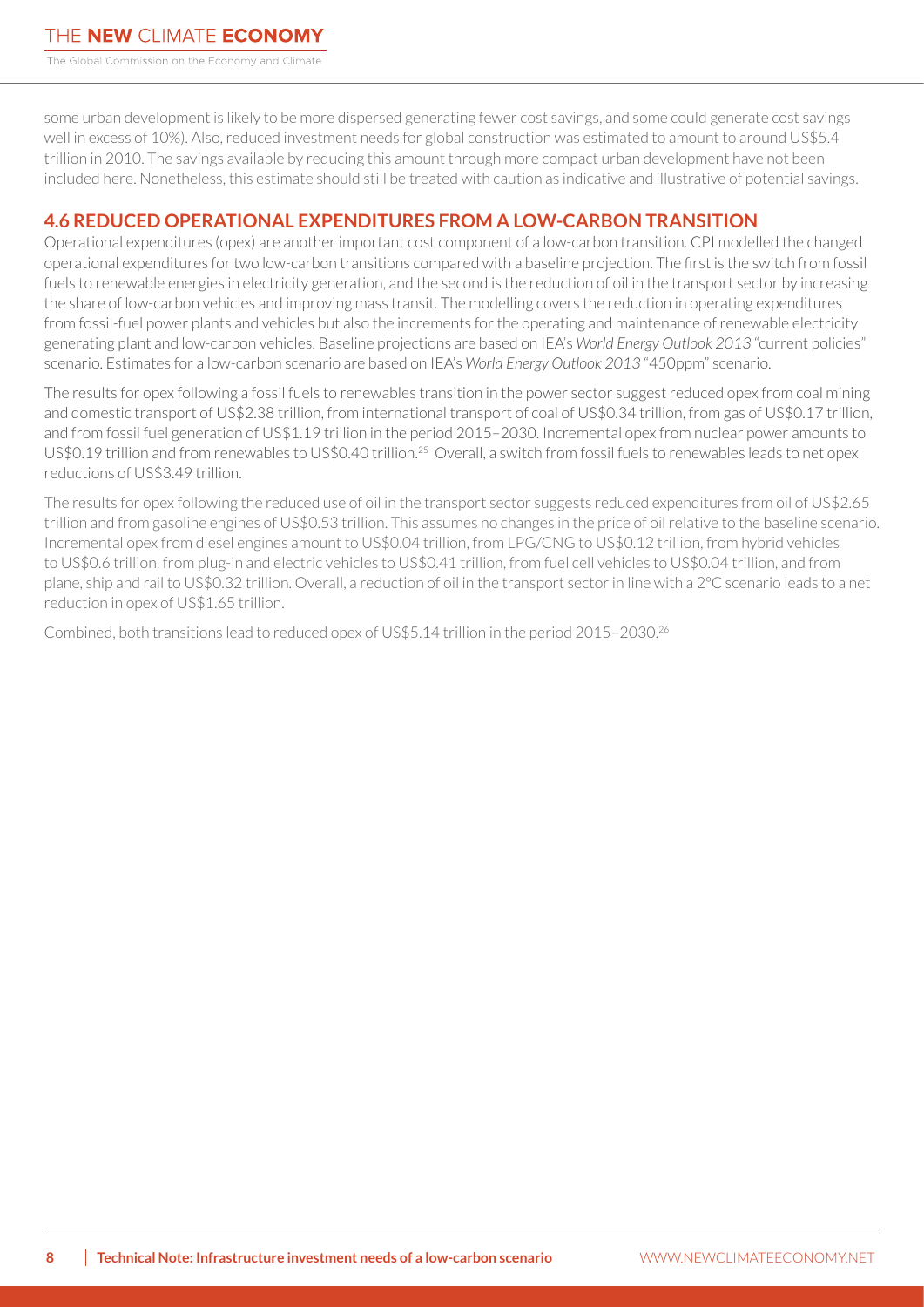#### Table 2

#### **Summary table for infrastructure investment needs – low-carbon scenario**

| <b>Category in chart</b>                                                                                                                                                                                                  | <b>Estimate for</b><br>2015-2030<br>(trillion US\$<br>2010) | Sub-categories and what is<br>included                                                                                                                                                                                                                   | <b>Explanation for effects</b>                                                                            | <b>Source</b>                                                      |
|---------------------------------------------------------------------------------------------------------------------------------------------------------------------------------------------------------------------------|-------------------------------------------------------------|----------------------------------------------------------------------------------------------------------------------------------------------------------------------------------------------------------------------------------------------------------|-----------------------------------------------------------------------------------------------------------|--------------------------------------------------------------------|
| Infrastructure for<br>energy efficiency                                                                                                                                                                                   | $+8.8$<br>Buildings, industry, transport engines.           |                                                                                                                                                                                                                                                          | Incremental investment needs to<br>improve energy efficiency.                                             | IEA, 2012.<br>Energy Technology<br>Perspectives 2012.              |
| Low-carbon<br>technology                                                                                                                                                                                                  | $+4.7$                                                      | Renewable energies (including biofuels),<br>CCS and nuclear.                                                                                                                                                                                             | Incremental investment needs to<br>deploy low-carbon technologies.                                        | IEA, 2012.<br>Energy Technology<br>Perspectives 2012.              |
|                                                                                                                                                                                                                           | $-2.0$                                                      | Reduced infrastructure spend on fossil-<br>fuel power plants.                                                                                                                                                                                            | Reduced investment from<br>decrease of fossil-fuel power<br>generation and improved energy<br>efficiency. | IEA, 2012.<br>Energy Technology<br>Perspectives 2012.              |
| <b>Reduced capex</b><br>from fossil fuels                                                                                                                                                                                 | $-3.7$<br>(Oil: -2.32, Gas:<br>$-0.75$ , Coal:<br>$-0.66$ ) | Reduced infrastructure spend on fossil-<br>fuel supply chain:<br>Oil includes upstream, refining and<br>transport investment.<br>Gas includes upstream, transmission and<br>distribution, and LNG investment.<br><b>Coal</b> includes mining investment. | Reduced investment from<br>decrease in demand for fossil<br>fuels.                                        | CPI based on its<br>own methodology<br>(see Annex for<br>details). |
| <b>Reduced</b><br>electricity<br>$-0.3$<br>Electricity T&D.<br>transmission &<br>distribution costs                                                                                                                       |                                                             |                                                                                                                                                                                                                                                          | Energy efficiency savings<br>outweigh increased T&D<br>demand to integrate renewables.                    | IEA. 2012.<br>Energy Technology<br>Perspectives 2012.              |
| <b>Reduced capex</b><br>Buildings, telecoms, water and waste,<br>from compact<br>$-3.4$ (up to)<br>road.<br>cities                                                                                                        |                                                             | Reduced investment from<br>savings in infrastructure due to a<br>compact urban model.                                                                                                                                                                    | NCE based on its<br>own methodology<br>(see Annex for<br>details).                                        |                                                                    |
| Opex of shift to low-carbon technologies<br><b>Reduced opex</b><br>(renewables, low-carbon vehicles) and<br>from low-carbon<br>$(-5.1)$<br>reduced oil demand in transport sector<br>transition<br>(low-carbon vehicles). |                                                             | Reduced opex due to switch<br>from fossil fuel to low-carbon<br>technologies and reduction of oil<br>in transport sector.                                                                                                                                | CPI based on its<br>own methodology<br>(see Annex for<br>details).                                        |                                                                    |
| <b>Total incremental</b><br>costs/savings<br>of a low-carbon<br>scenario (with<br>opex included in<br>brackets)                                                                                                           | $+4.1(-1)$                                                  |                                                                                                                                                                                                                                                          |                                                                                                           | IEA 2012, CPI own<br>analysis, NCE own<br>analysis.                |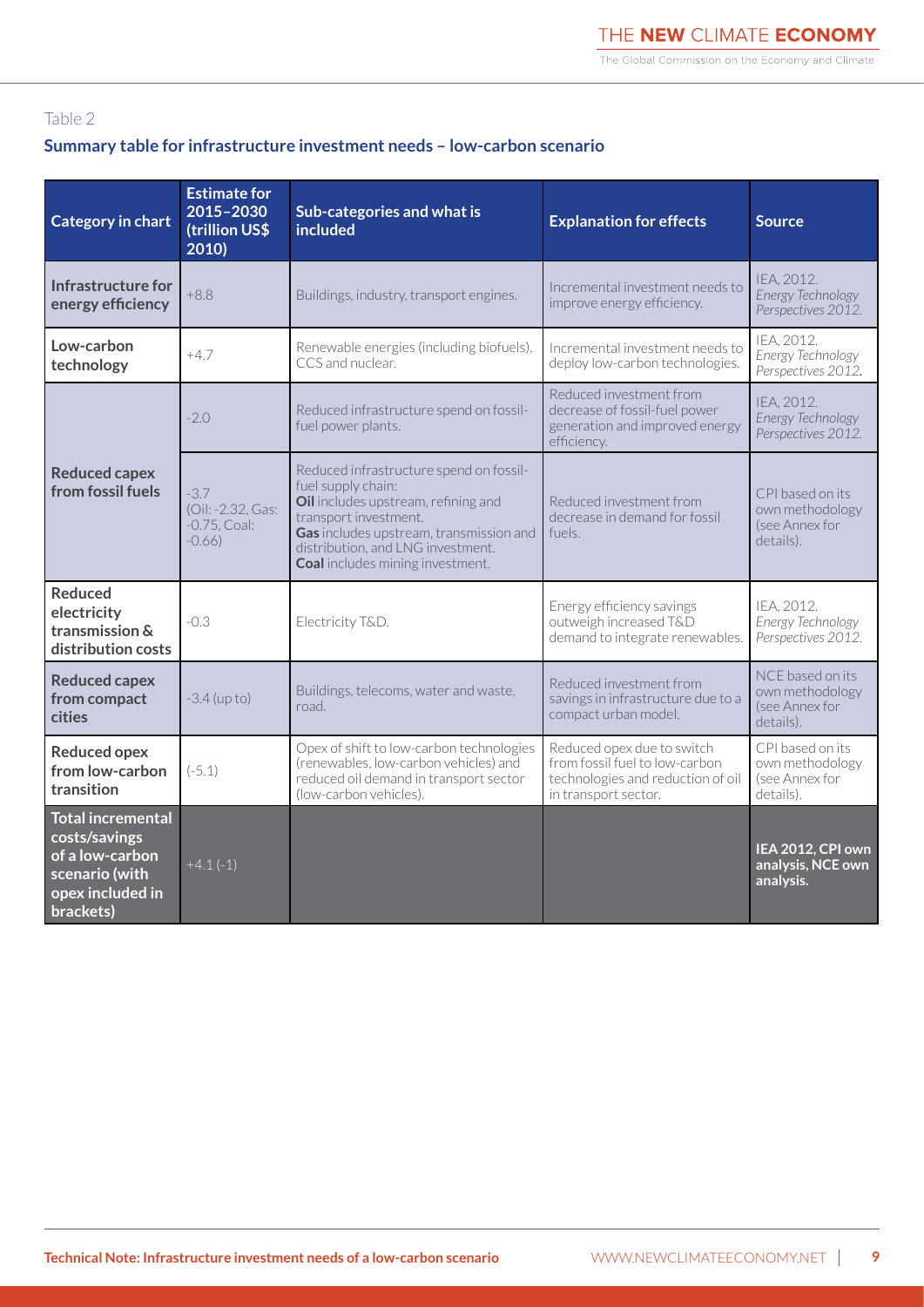# <span id="page-9-0"></span>**ANNEX: CLIMATE POLICY INITIATIVE MODELLING**

NCE used estimates from one of its partner organisations – the Climate Policy Initiative (CPI) – to provide a variety of the baseline and low-carbon scenario estimates outlined above. Throughout Chapter 6: Finance in the report, infrastructure investment estimates are based on the same sources to ensure consistency and comparability. However, there are a few discrepancies between NCE's own analysis in Figure 1 of the chapter and CPI's analysis which is included in the rest of the chapter, in particular the time horizon as well as the scope of the analysis. NCE uses a time horizon from 2015 to 2030 whereas CPI has a time horizon from 2015 to 2035. NCE shows infrastructure requirements for a comprehensive list of different sectors while CPI's focus is on the energy and transport sector. Finally, NCE reports investment numbers largely based on capital expenditures and only marginally includes operational expenditures. For CPI operational expenditures, as well as other components of estimating the financial impact of a transition such as stranded assets, are considered in their analysis.

CPI estimates are based on its own modelling exercise further outlined below. Its purpose is to show a comprehensive picture of the financial impact of a low-carbon scenario, including estimates for investment in the supply chain of fossil fuels, on operating expenditures for low-carbon and fossil fuel-based technologies, and the financial costs of stranded assets.

CPI has been developing global supply and demand models for oil, gas, coal and power. Four models (two supply and two demand models) have been developed using relatively consensual data from providers and vendors trusted by market professionals and policy-makers alike (IEA, Rystad, Platts and others). From a methodological standpoint, these four models operate in a familiar fashion. Each matches global energy supply and demand over the period 2015–2035 under two different demand scenarios: a business-as-usual and a "450ppm" scenario, both based on IEA *World Energy Outlook 2013* models. Supply is based on existing fossil-fuel reserves (power generation capacity for the power sector) and supply curves (taking into account operating expenses, capital expenditures, transportation costs and government take/taxation). The only major exception to this is the oil model for which CPI explicitly modelled business-as-usual demand and derived "450ppm" scenario demand over 2015–2035. GDP projections used to derive global oil demand have an implicit assumption about future oil prices. To avoid any price effect, CPI explicitly modelled global oil demand based on: (i) GDP growth rates (IMF and OECD); (ii) conversion rates (i.e. oil demand growth to real GDP growth based on IMF, BP and Rystad data); and (iii) adjustment to account for short-term and long-term price sensitivities for all the regions over time.

Supply and demand are then matched depending on: (i) total supply costs; (ii) expected prices for the different markets (domestic versus import/export); (iii) changes in expected supply and demand; (iv) whether or not demand can be met with domestic supply; and (v) whether physical assets (dedicated pipelines, etc.) or contracts/market practice (long-term gas supply contracts indexed on oil prices, etc.) shape future export/import trade. Once supply and demand have been matched, we calculate the value of each country's annual production under each scenario, sum the discounted annual production values to today's money, and assess the magnitude of loss in value to producers because of the change in scenarios (i.e. the stranding).

Details of the estimates for main cost/savings components are provided below.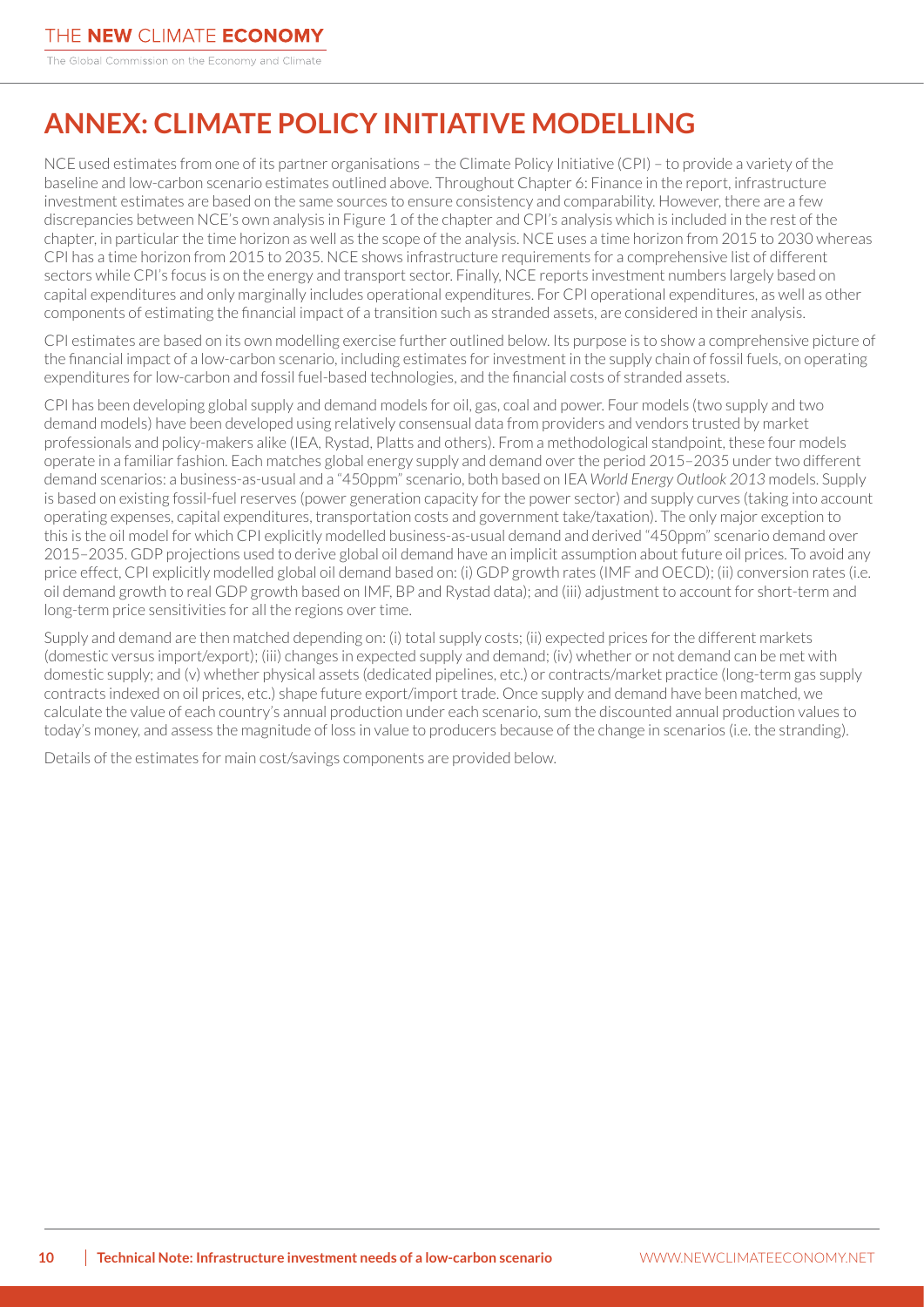The Global Commission on the Economy and Climate

| <b>Building block</b> | <b>Sector</b>      | <b>Value</b>               | Scenario(s)                                     | Data source                                                                                                                | <b>Rationale</b>                                                                  | <b>Comments</b>                                                                                               |
|-----------------------|--------------------|----------------------------|-------------------------------------------------|----------------------------------------------------------------------------------------------------------------------------|-----------------------------------------------------------------------------------|---------------------------------------------------------------------------------------------------------------|
| <b>DEMAND</b>         | Oil                | -16% over 2015-2035        | <b>CPI own IEA-compatible</b><br>scenarios      | CPI modelling based on IMF, OECD, BP<br>Statistical Review 2013, Rystad UCube<br>database and IEA's WEO 2013 <sup>27</sup> | Need to adjust for<br>implicit oil price effect<br>embedded in GDP<br>projections | Broken down at country level.<br>Note that biofuels and refinery<br>gains are included in total oil<br>demand |
|                       | Natural gas        | -12% over 2015-2035        | "Current policies" scenario<br>(CPS) vs. 450ppm | IEA's WEO 2013 & BP Statistical<br>Review 2013                                                                             |                                                                                   |                                                                                                               |
|                       | <b>Electricity</b> | -19% over 2015-2035        |                                                 | IFA's WFIO 2014 <sup>28</sup>                                                                                              | Reference scenarios                                                               |                                                                                                               |
|                       | Coal               | $-34\%$ over $2015 - 2035$ |                                                 | IEA's WEO 2013, IEA 2013 Medium-<br>Term Coal Market Report <sup>29</sup> and BP<br>Statistical Review 2013                |                                                                                   |                                                                                                               |
| <b>SUPPLY</b>         | Oil                | Equal to global demand     | <b>CPI own IEA-compatible</b><br>scenarios      | Rystad UCube database                                                                                                      | Need for country-level<br>granularity                                             |                                                                                                               |
|                       | Natural gas        |                            |                                                 |                                                                                                                            | Need for country-level<br>granularity                                             | Supply curves for (1) domestic<br>markets, (2) pipeline exports,<br>and (3) LNG exports                       |
|                       | Electricity        |                            | <b>CPS vs. 450</b>                              | Platts World Electric Power Plants<br>$database^{30}$                                                                      |                                                                                   |                                                                                                               |
|                       | Coal               |                            |                                                 | IEA 2013 Medium-Term Coal Market<br>Report, BGR Energy Study 2013 <sup>31</sup> and<br>BP Statistical Review 2013          |                                                                                   | Country-level supply is based on<br>a linear programming model                                                |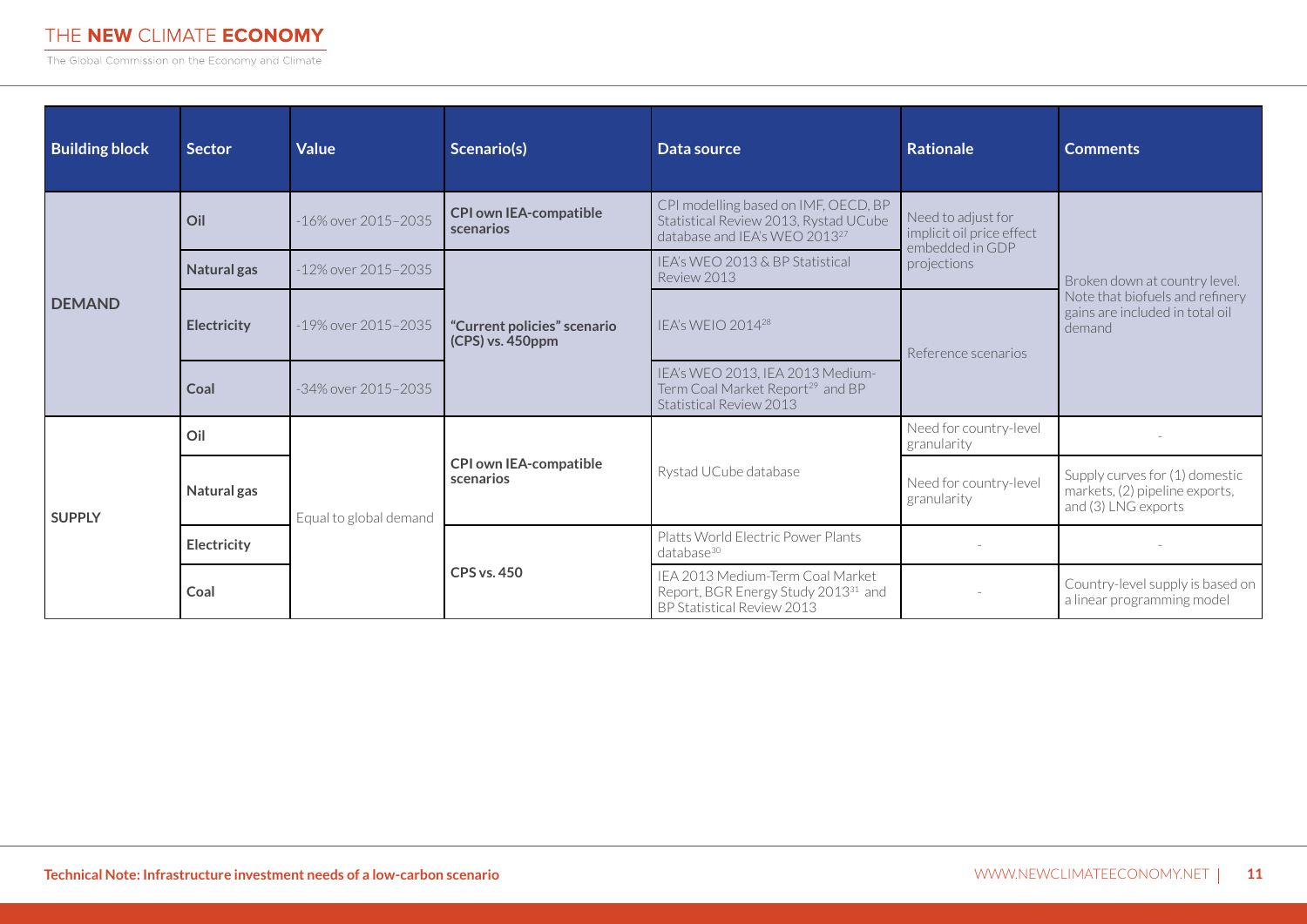The Global Commission on the Economy and Climate

| <b>Building block</b>                   | <b>Sector</b> | <b>Value</b>                           | Scenario(s) | Data source                                                                                                          | <b>Rationale</b>                                    | <b>Comments</b>                                                                        |
|-----------------------------------------|---------------|----------------------------------------|-------------|----------------------------------------------------------------------------------------------------------------------|-----------------------------------------------------|----------------------------------------------------------------------------------------|
| <b>CAPEX</b>                            | Oil           | Country-/year-specific                 |             | Rystad UCube database                                                                                                | n/a                                                 | n/a                                                                                    |
|                                         | Natural gas   |                                        |             |                                                                                                                      |                                                     | Broken down into (1) domestic<br>markets, (2) pipeline exports,<br>and (3) LNG exports |
|                                         | Electricity   | Country- / year-specific               |             | CPI calculations based on IEA, OECD<br>and NEA 2010 cost of generating<br>electricity <sup>32</sup>                  |                                                     |                                                                                        |
|                                         | Coal          | Country-/year-specific                 |             | CPI calculations based on IEA's WEIO<br>2014 and IEA 2013 Medium-Term Coal<br>Market Report                          |                                                     | Distinction between greenfield<br>and brownfield capex                                 |
|                                         | Oil           | Country-/year-specific                 |             | Rystad UCube database                                                                                                |                                                     |                                                                                        |
| <b>OPEX</b>                             | Natural gas   |                                        |             |                                                                                                                      |                                                     | Broken down into (1) domestic<br>markets, (2) pipeline exports,<br>and (3) LNG exports |
|                                         | Electricity   | Country-/year-specific                 |             | CPI calculations based on EIA and IEA<br>2010 cost of generating electricity                                         |                                                     |                                                                                        |
|                                         | Coal          | Country-/year-/<br>technology-specific |             | CPI calculations based on IEA WEO<br>2013 (based on Wood/ McKenzie cash<br>cost curves) and BGR Energy Study<br>2013 | Global cash cost curve                              |                                                                                        |
|                                         | Oil           |                                        |             | $\sim$                                                                                                               | $\sim$                                              |                                                                                        |
| <b>TRANSPORTA-</b><br><b>TION COSTS</b> | Natural gas   |                                        |             |                                                                                                                      | Pipeline / LNG cost<br>embedded in export<br>prices |                                                                                        |
|                                         | Electricity   |                                        |             |                                                                                                                      | $\sim$                                              |                                                                                        |
|                                         | Coal          | Destination-/origin-/<br>year-specific |             | CoalAge.com and SeaRates.com <sup>33</sup>                                                                           |                                                     |                                                                                        |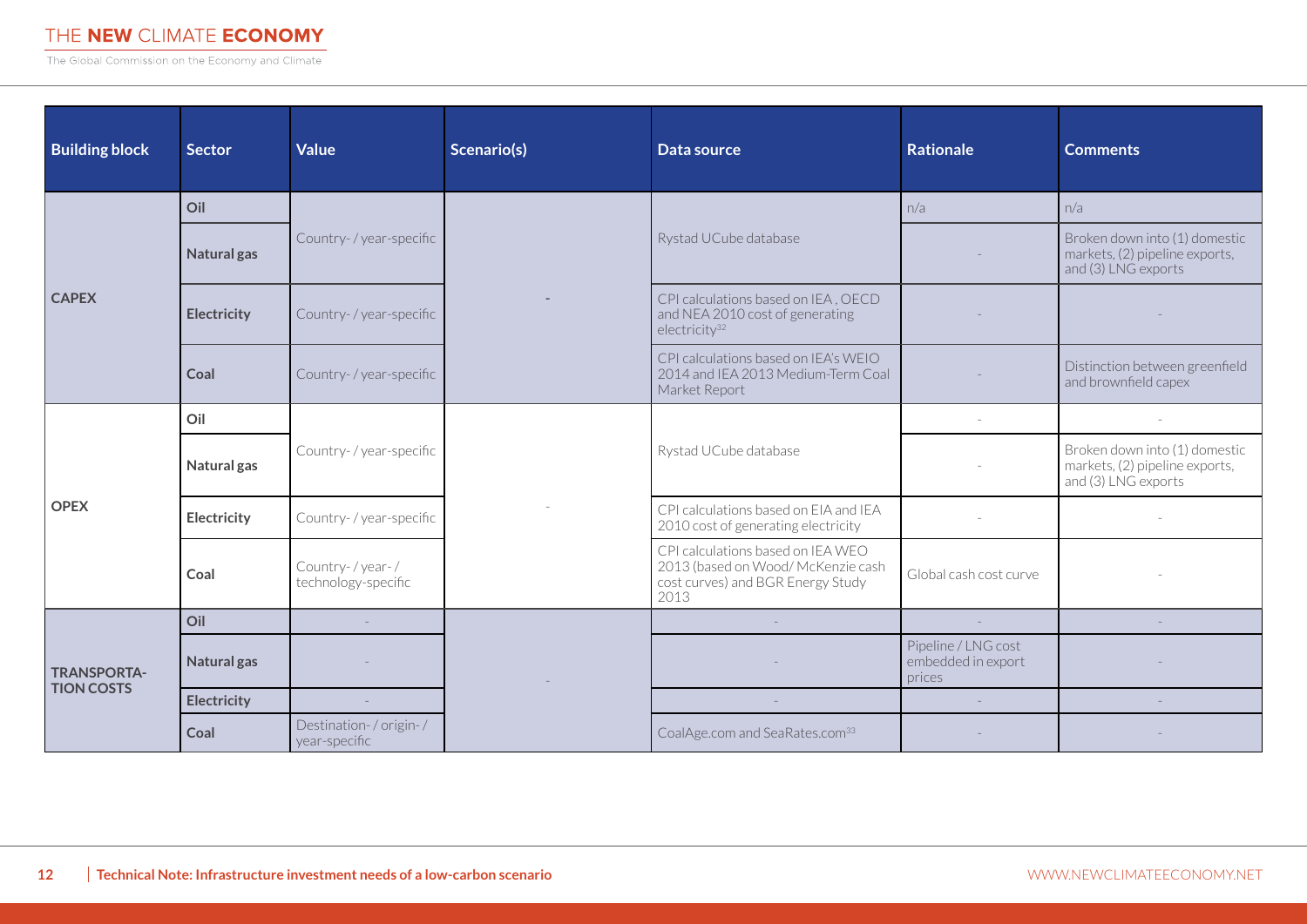The Global Commission on the Economy and Climate

| <b>Building block</b>            | <b>Sector</b> | <b>Value</b>                                       | Scenario(s)                                                      | Data source                                        | <b>Rationale</b>                                                                             | <b>Comments</b>                                                                                                                                                                                                                                  |
|----------------------------------|---------------|----------------------------------------------------|------------------------------------------------------------------|----------------------------------------------------|----------------------------------------------------------------------------------------------|--------------------------------------------------------------------------------------------------------------------------------------------------------------------------------------------------------------------------------------------------|
| <b>GOVERNMENT</b><br><b>TAKE</b> | Oil           | Country-/year-specific                             |                                                                  | Rystad UCube database                              | Information readily<br>available in the Rystad<br>UCube database                             |                                                                                                                                                                                                                                                  |
|                                  | Natural gas   |                                                    |                                                                  |                                                    |                                                                                              | Broken down into (1) domestic<br>markets, (2) pipeline exports,<br>and (3) LNG exports                                                                                                                                                           |
|                                  | Electricity   |                                                    |                                                                  |                                                    |                                                                                              |                                                                                                                                                                                                                                                  |
|                                  | Coal          | Country-specific                                   |                                                                  | PwC report on global mining taxation <sup>34</sup> |                                                                                              |                                                                                                                                                                                                                                                  |
| <b>PRICES</b>                    | Oil           | Country- (netbacks) /<br>scenario- / year-specific | <b>CPI own IEA-compatible</b><br>scenarios<br><b>CPS vs. 450</b> | CPI calculations                                   |                                                                                              |                                                                                                                                                                                                                                                  |
|                                  | Natural gas   |                                                    |                                                                  |                                                    | Depending on supply<br>and demand matching,<br>market structures, and<br>prevailing practice | Three main pricing approaches:<br>(1) netback to global LNG<br>market price (in turn influenced<br>by CPI oil prices), (2) index /<br>long-term contracts, and (3)<br>cost plus                                                                  |
|                                  | Electricity   |                                                    |                                                                  | Static prices                                      |                                                                                              | The estimated cost of delivering<br>a MWh of energy from the<br>average advanced CCGT<br>plant operating as baseload<br>generation is used. Static<br>assumptions of future fuel<br>prices are used that differ by<br>region (US, EU, OECD Asia) |
|                                  | Coal          | Market-/country-/<br>scenario- / year-specific     |                                                                  | CPI calculations                                   |                                                                                              | Linear programming model for<br>domestic / seaborne markets                                                                                                                                                                                      |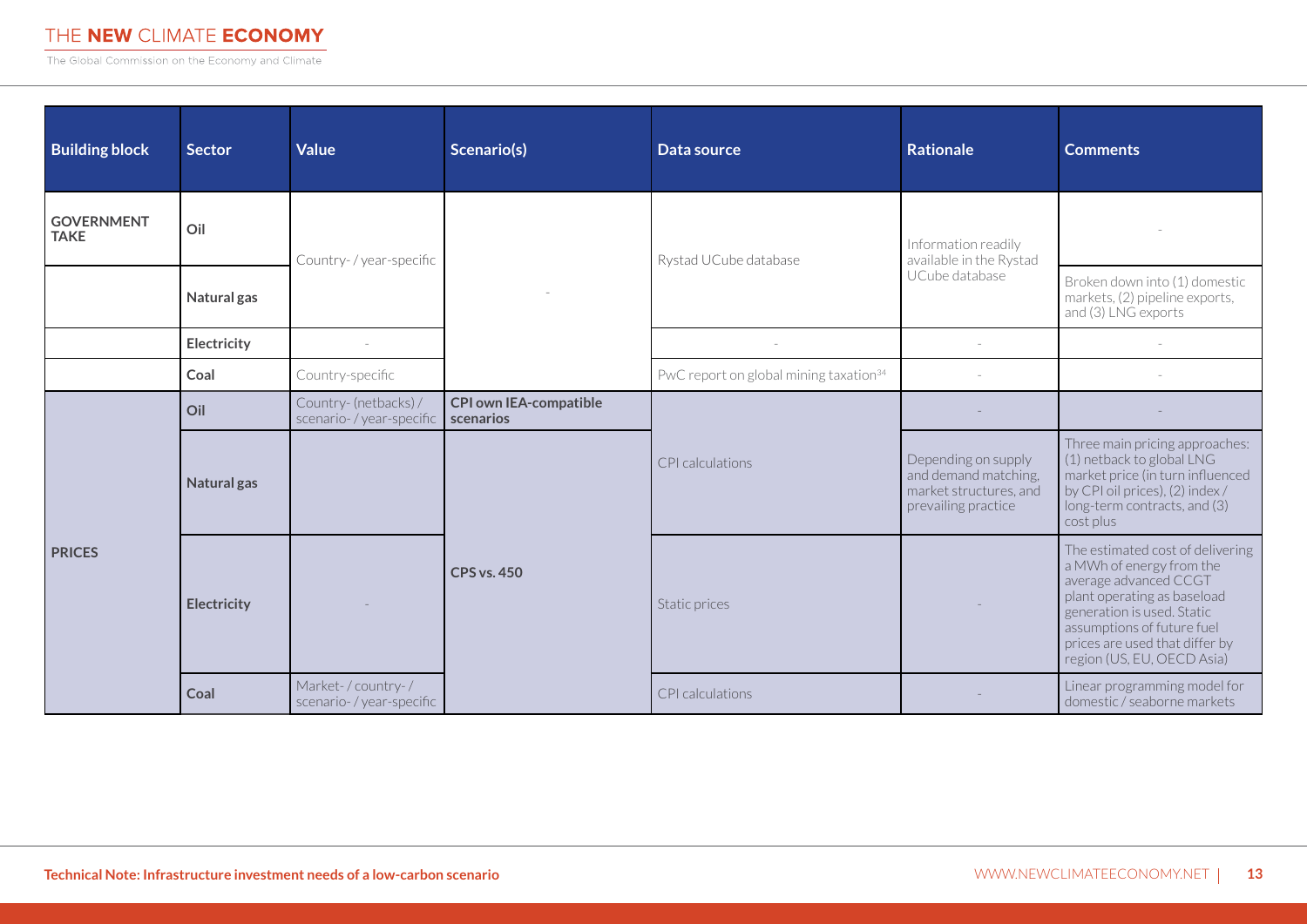# **ENDNOTES**

<sup>1</sup> NCE is grateful to the individuals that provided inputs and contributions to this note. These include Michael Jakob, Murray Birt, Christopher Kaminker, Robert Youngman, Jane Ellis and Jan Corfee-Morlot. They are, however, not responsible for the accuracy, content, findings or recommendations. The findings do not necessarily reflect their views, or those of the organisations they represent. Although the analysis draws on data from the IEA and OECD, the analysis has been carried out by the NCE project and is not endorsed by the IEA or OECD.

<sup>2</sup> Throughout the note, the low-carbon scenario is broadly consistent with the IEA's "2DS/450 ppm" scenario and describes the infrastructure investment needs for a pathway consistent with the goal of limiting the global increase in temperature to 2°C by limiting concentration of greenhouse gases in the atmosphere to around 450 parts per million of CO2. For further information, please see: [http://www.iea.org/publications/scenariosandprojections/.](http://www.iea.org/publications/scenariosandprojections/)

<sup>3</sup> Oxford Dictionaries, see<http://www.oxforddictionaries.com/definition/english/infrastructure>.

4 Current annual global construction spending has been estimated in the order of US\$5.4 trillion; see: IHS Global Insight, 2010, Global Construction Outlook: Executive Overview. Available at: [http://www.ihs.com/products/global-insight/industry/](http://www.ihs.com/products/global-insight/industry/construction/global.aspx) [construction/global.aspx.](http://www.ihs.com/products/global-insight/industry/construction/global.aspx) The OECD does not provide an in-depth consideration of irrigation in their water estimates (see note 10 for more information).

5 To stay within a reasonable carbon emissions budget consistent with a 2°C or less rise in global temperatures, certain assets – including coal mines, oil fields – will need to remain underexploited. To the extent that investors or governments have invested in, or otherwise relied upon, assets that are then left underexploited to reduce the threat of climate change, the stranding of assets describes a decline in the value of some fossil fuel assets from their perceived value in a world without carbon constraints.

6 Kennedy, C. and Corfee-Morlot, J., 2012. *Mobilising Investment in Low Carbon, Climate Resilient Infrastructure.* OECD Environment Working Paper No. 46. OECD Publishing, Paris. DOI:10.1787/5k8zm3gxxmnq-en.

Kennedy, C. and Corfee-Morlot, J., 2013. *Past performance and future needs for low carbon climate resilient infrastructure – An investment perspective*. Energy Policy, 59. 773–783. DOI:10.1016/j.enpol.2013.04.031.

7 International Energy Agency (IEA), 2012. *Energy Technology Perspectives: How to Secure a Clean Energy Future.* Paris. Available at: [http://www.iea.org/etp/etp2012/.](http://www.iea.org/etp/etp2012/)

Organisation for Economic Co-operation and Development (OECD), 2012. *Strategic Transport Infrastructure Needs to 2030*. Paris. Available at:<http://www.oecd.org/futures/infrastructureto2030/strategictransportinfrastructureneedsto2030.htm>.

Organisation for Economic Co-operation and Development (OECD), 2006. *Infrastructure to 2030*. Paris. Available at: [http://](http://www.oecd.org/futures/infrastructureto2030) [www.oecd.org/futures/infrastructureto2030.](http://www.oecd.org/futures/infrastructureto2030)

<sup>8</sup> The IEA estimates total fuel savings alone of US\$100 trillion between 2010 and 2050, or an annual average of US\$1.5 trillion. See: International Energy Agency (IEA), 2012. *Energy Technology Perspectives 2012.* IEA, Paris.

The modelling by CPI used here also considers the reduction in operating expenditures from fossil-fuel power plants and vehicles, as well as the increase for the operating and maintenance of renewables and low-carbon vehicles.

9 International Energy Agency (IEA), 2013. *World Energy Outlook 2013*. IEA, Paris. Available at: [http://www.worldenergyoutlook.](http://www.worldenergyoutlook.org/publications/weo-2013/) [org/publications/weo-2013/](http://www.worldenergyoutlook.org/publications/weo-2013/).

IEA, 2012. *Energy Technology Perspectives 2012*.

<sup>10</sup> For a summary of IEA scenarios and how these scenarios relate to each other, please see: [http://www.iea.org/publications/](http://www.iea.org/publications/scenariosandprojections/) [scenariosandprojections/.](http://www.iea.org/publications/scenariosandprojections/)

11 Organisation for Economic Co-operation and Development (OECD), 2006. *Infrastructure to 2030*. OECD, Paris.

Organisation for Economic Co-operation and Development (OECD), 2012. *Strategic Transport Infrastructure Needs to 2030*. OECD, Paris.

12 OECD, 2006, *Infrastructure to 2030*, provides a further specification of the scope of their water estimates: "1. Water abstracted for agricultural use – for rural communities and small urban areas. Most of this is groundwater. 2. Water resources – abstraction (and possibly storage) for human needs. The source can be upland rivers, lakes, lowland surface water, groundwater, sea or brackish sources or from evaporation systems. 3. Water supply network, including inputs from abstraction, treatment,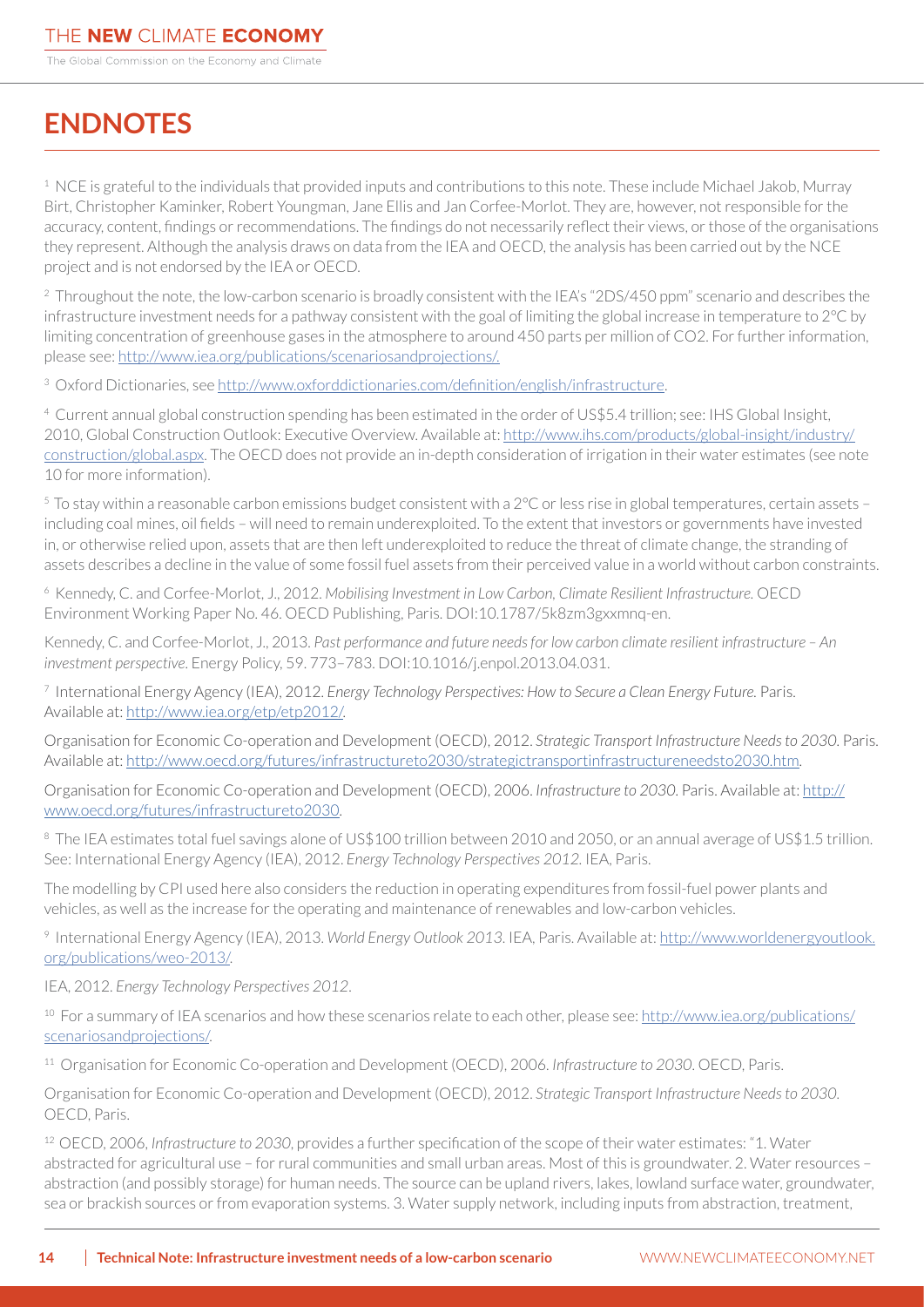# **ENDNOTES**

storage and distribution, and outputs, including management of residual sludge. 4. Wastewater system, including stormwater and sanitary drainage, treatment, effluent disposal and management of residual sludge."

<sup>13</sup> The "2DS" and "450ppm" scenarios are two consistent scenarios. IEA uses these two titles throughout different publications.

14 For further information, please see:<http://www.iea.org/publications/scenariosandprojections/>. Here, the IEA provides a description of its low-carbon scenario, in particular its probability to limit global average temperatures to 2°C.

15 Chapter 4: Energy in the main report uses CCS investment estimates from the "450ppm" scenario from the IEA's *World Energy Investment Outlook 2014* (WEIO 2014). The difference between these and the estimates of the IEA's *Energy Technology Perspectives 2012* (ETP 2012) are minimal. Investment estimates for CCS are US\$1.3 trillion up until 2035 (ETP 2012) compared with US\$1.4 trillion up until 2035 (WEIO 2014).

<sup>16</sup> It is worth noting that for efficiency improvements in the transport sector the IEA factors in the need of travel growth to be slowed via city planning and demand management (Avoid), as well as via a shift of goods transport from trucks to rail (Shift). This will lead to an overall reduction in vehicle ownership compared with the baseline projection and broadly in line with assumptions in other NCE technical notes. The incremental investment estimate is thus a net result of incremental investment in transport engines minus reduced investment from lower vehicle ownership.

<sup>17</sup> Oxford Economics modelling in partnership with LSE Cities for NCE. Further details are outlined in: Floater, G., Rode, P., Robert, A., Kennedy, C., Hoornweg, D., Slavcheva, R. and Godfrey, N., 2014 (forthcoming). *Cities and the New Climate Economy: the transformative role of global urban growth*. New Climate Economy contributing paper. LSE Cities, London School of Economics and Political Science. To be available at: [http://newclimateeconomy.report.](http://newclimateeconomy.report)

<sup>18</sup> For buildings, the IEA does not take an effect of compact cities into consideration. The evolution of energy consumption is instead related to the increase in population and number of households, income growth, increase in appliance ownership, and energy efficiency improvements. See: IEA, 2012. *Energy Technology Perspectives 2012*, pp. 457–461.

19 OECD, 2006. *Infrastructure to 2030*. "The sectoral scope of this report is principally urban water services and to a lesser extent rural water services. However, with some 75% of the world's water being used for agriculture, there are issues of allocation and competition for resources (quantity) as well as water quality. Thus agricultural consumption cannot be ignored, even if in-depth consideration of the infrastructure needed for irrigation lies outside the scope of this report."

20 Delaware Valley Regional Planning Commission (DVRPC), 2003. *Regional Analysis of What-If Transportation Scenarios*. Available at:<www.dvrpc.org/reports/03020.pdf>.

21 Burchell, R. and Mukherji, S., 2003. *Conventional Development Versus Managed Growth: The Costs of Sprawl.* American Journal of Public Health, 93 (9). 1534–1540. DOI:10.2105/AJPH.93.9.1534.

22 IBI, 2008. *Implications of Alternative Growth Patterns on Infrastructure Costs*. Plan-It Calgary, City of Calgary. Available at: [http://](http://www.reconnectingamerica.org/assets/Uploads/planitcalgarycoststudyanalysisaprilthird.pdf) [www.reconnectingamerica.org/assets/Uploads/planitcalgarycoststudyanalysisaprilthird.pdf.](http://www.reconnectingamerica.org/assets/Uploads/planitcalgarycoststudyanalysisaprilthird.pdf)

23 Envision Central Texas, 2003. Scenario Briefing Packet. Available at: [http://content.lib.utah.edu/cdm/ref/collection/FHWA/](http://content.lib.utah.edu/cdm/ref/collection/FHWA/id/1421) [id/1421.](http://content.lib.utah.edu/cdm/ref/collection/FHWA/id/1421)

<sup>24</sup> World Bank, 2014. *Urban China: Toward Efficient, Inclusive, and Sustainable Urbanization*. World Bank, Washington DC.

<sup>25</sup> Opex from CCS were not considered as part of the modelling.

26 Values for opex were not discounted.

27 BP, *Statistical Review of World Energy 2013*. Available at: [http://www.bp.com/en/global/corporate/about-bp/energy-economics/](http://www.bp.com/en/global/corporate/about-bp/energy-economics/statistical-review-of-world-energy.html) [statistical-review-of-world-energy.html.](http://www.bp.com/en/global/corporate/about-bp/energy-economics/statistical-review-of-world-energy.html)

Rystad U-Cube database. Available at: [http://www.rystadenergy.com/Databases/UCube.](http://www.rystadenergy.com/Databases/UCube)

IEA, 2013. *World Energy Outlook (WEO) 2013*. IEA, Paris. Available at: [http://www.worldenergyoutlook.org/publications/weo-](http://www.worldenergyoutlook.org/publications/weo-2013/)[2013/](http://www.worldenergyoutlook.org/publications/weo-2013/).

28 IEA, 2014. *World Energy Investment Outlook (WEIO) 2014*. IEA, Paris. Available at: [http://www.worldenergyoutlook.org/](http://www.worldenergyoutlook.org/investment/) [investment/](http://www.worldenergyoutlook.org/investment/).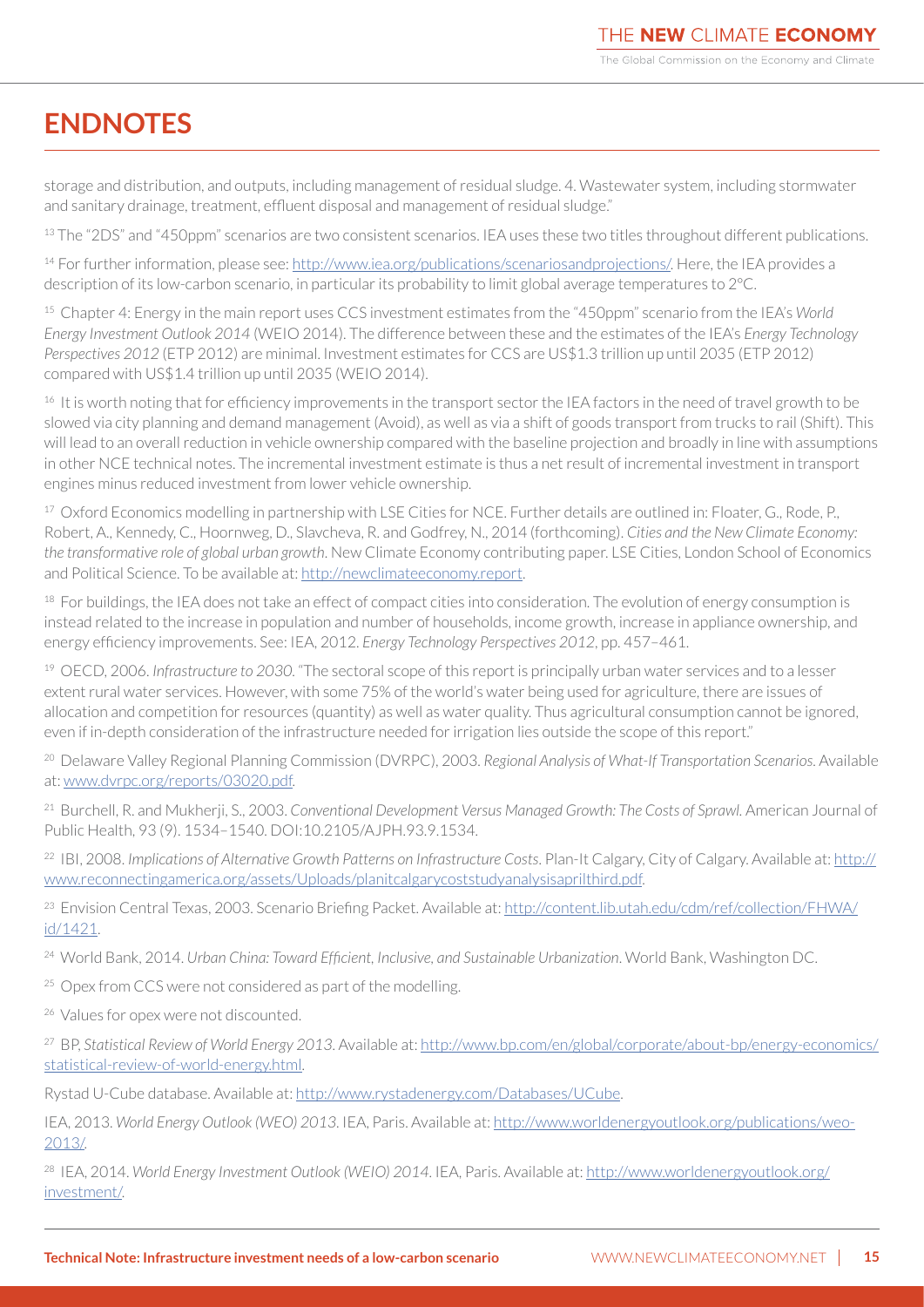# **ENDNOTES**

29 IEA, 2013. *Medium-Term Coal Market Report 2013*. Available at:<http://www.iea.org/w/bookshop/add.aspx?id=461>.

30 Platts, 2014. *World Electric Power Plants database*. Available at: [http://www.platts.com/products/world-electric-power-plants](http://www.platts.com/products/world-electric-power-plants-database)[database.](http://www.platts.com/products/world-electric-power-plants-database)

31 Bundesanstalt für Geowissenschaften und Rohstoffe (BGR), 2013. E*nergy Study 2013*. Available at: [http://www.bgr.bund.de/](http://www.bgr.bund.de/EN/Themen/Energie/Downloads/energiestudie_2013_en.pdf?__blob=publicationFile&v=2) EN/Themen/Energie/Downloads/energiestudie\_2013\_en.pdf?\_blob=publicationFile&v=2.

32 IEA, OECD and Nuclear Energy Action (NEA), 2010. *Projected Costs of Generating Electricity – 2010 Edition*. Available at: [http://](http://www.iea.org/publications/freepublications/publication/projected_costs.pdf and http://www.eia.gov/electricity/) [www.iea.org/publications/freepublications/publication/projected\\_costs.pdf and http://www.eia.gov/electricity/.](http://www.iea.org/publications/freepublications/publication/projected_costs.pdf and http://www.eia.gov/electricity/)

33 Transportation costs were retrieved from SeaRates, see: <www.searates.com>; information on destination and origin were retrieved from CoalAge, please see:<www.coalage.com>.

34 PwC, 2012. *Corporate income taxes, mining royalties and other mining taxes: A summary of rates and rules in selected countries*. Available at: [http://www.pwc.com/en\\_GX/gx/energy-utilities-mining/publications/pdf/pwc-gx-miining-taxes-and-royalties.pdf.](http://www.pwc.com/en_GX/gx/energy-utilities-mining/publications/pdf/pwc-gx-miining-taxes-and-royalties.pdf)